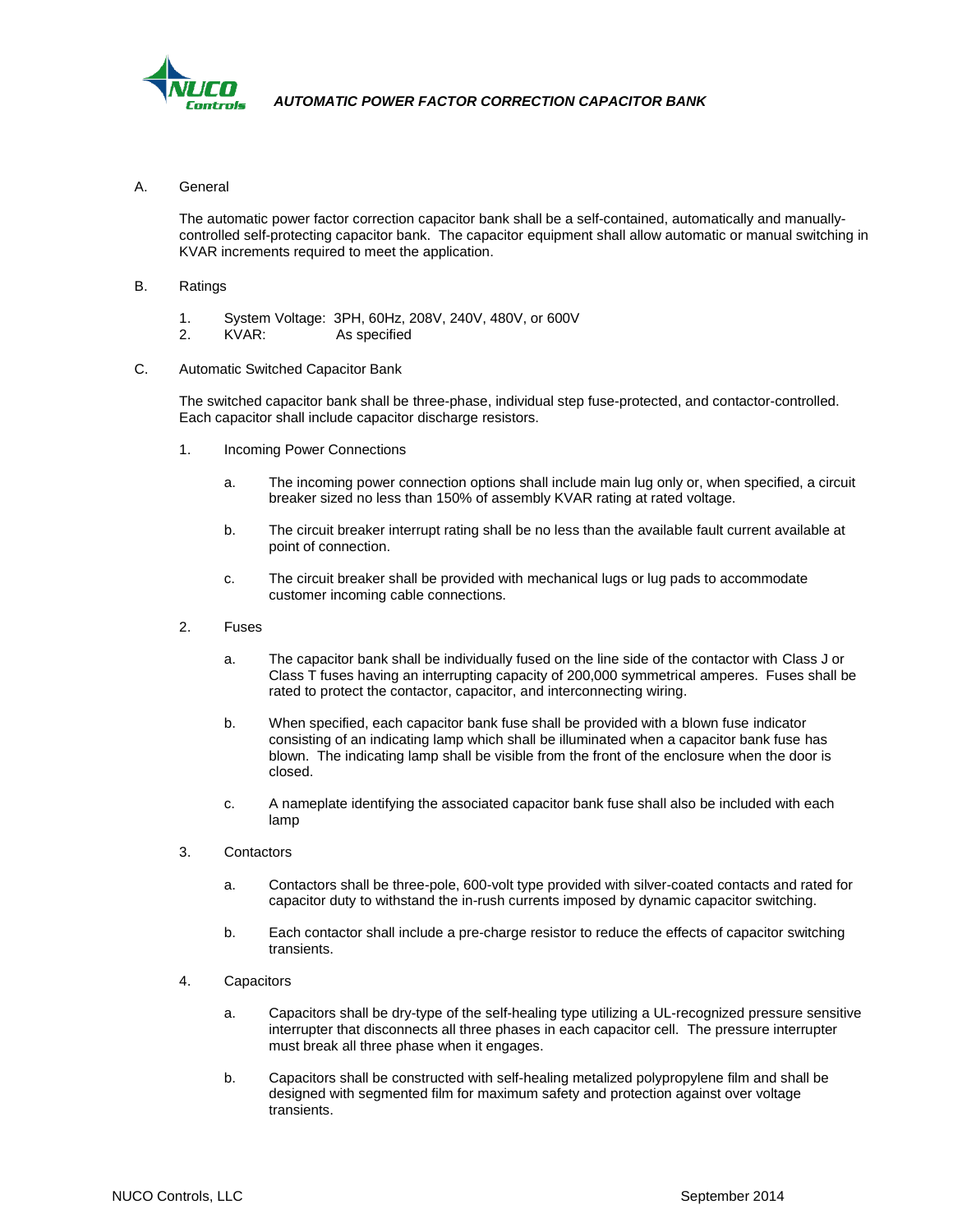

- c. Losses shall be a no more than 0.5 watts per KVAR including losses associated with the discharge resistor.
- d. Capacitors shall be able to carry continuous current of at least 1.5 times the nominal current corresponding to its KVAR rating, at full ambient temperature and altitude without the need to de-rate the capacitor cells voltage rating.
- e. Capacitance tolerance shall be +/-5%.
- f. Capacitors shall have a rated life expectancy of 20 years continuous operation at its full rated specification.
- g. Capacitor cells shall be delta connected.
- h. Capacitors shall include an integral discharge resistor to reduce the residual voltage to 50V or less within sixty seconds after the capacitor is disconnected from the power source.
- i. Capacitors shall not have any PCB's.
- j. Capacitors shall be suitable for continuous operation in ambient temperature from -40<sup>o</sup>C (-40<sup>o</sup>F) to  $+60^{\circ}$ C (140 $^{\circ}$ F) without de-rating.
- k. Capacitors shall be suitable for use at altitudes up to 4000 meters (13,124 ft) without de-rating.
- l. Capacitors shall be suitable for use in non-condensing 95% relative humidity.
- m. The dielectric strength of the capacitor cells shall be tested at the factory as follows:
	- 1) Terminal-Terminal: 2.15 x Vrated for 2 seconds followed by 1.85 x Vrated for 18 seconds.
	- 2) Terminal-Case: 3.9kV for 2 seconds
- n. Capacitor cells shall be UL recognized per UL 810 and CSA approved per CSA C22.2, No 190- 1985 and C22.2 No 14-10.
- o. Capacitors cells shall be UL listed
- 5. Power Factor Controller

The power factor controller shall by a full featured controller utilizing a color touch screen to program, display, and monitor critical capacitor bank parameters and system data.

The power factor controller shall have the following characteristics:

a. Automatic or manual commissioning

The controller shall be capable of providing a fully automatic commissioning setup to minimize errors and to provide efficient startup assistance.

- b. Power and Harmonic Measurements
	- 1) Power
		- a) KW, KVAR, KVA, Voltage, Current, Power Factor and Night Power Factor
		- b) All measurements shall be averaged over a one second period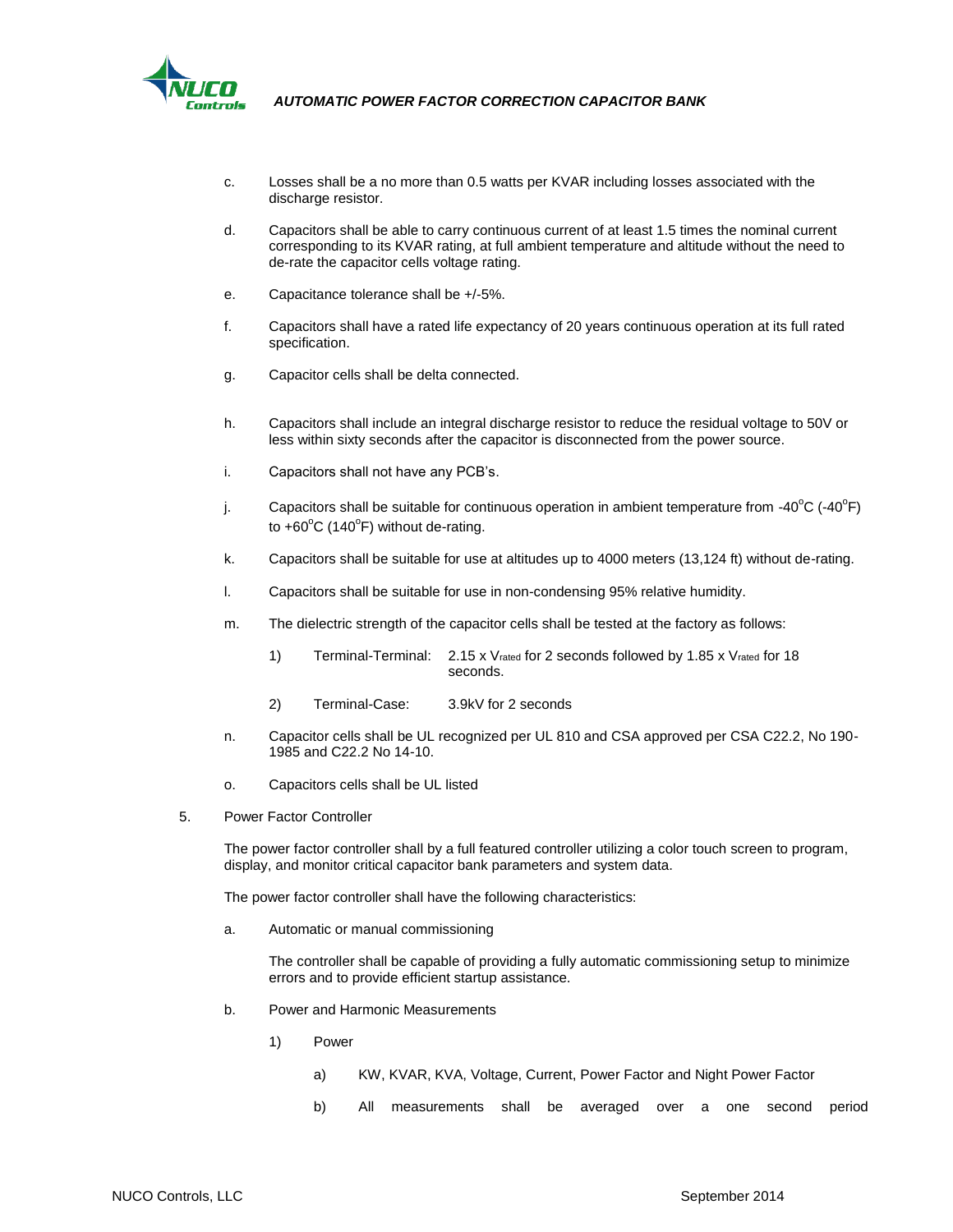

- 2) Harmonics
	- a) Total harmonic distortion on voltage and current
	- b) Individual voltage and current harmonics from the  $2^{nd}$  through the 49<sup>th</sup> harmonic
	- c) Individual voltage and current harmonics shall be able to be displayed in a table format or a bar graph

#### c. Protection

The power factor controller shall be fully programmable to set the following protections:

- 1) Minimum voltage level, maximum voltage level, maximum current level, maximum voltage distortion level.
- 2) Temperature protection when optional temperature probes are used
- 3) One external input is allowed to disconnect the capacitor bank based on a desired external protection scheme.
- 4) Warning signal for minimum voltage level, maximum voltage level, maximum current level, maximum voltage distortion level.

#### d. Diagnosis

The following bank monitoring features shall be available from the power factor controller:

- 1) Diagnosis
	- a) Lists the total number of operations of each capacitor output relay since the power factor controller has been manufactured
- 2) Test Function
	- a) Allows testing of the alarm relay, fan relay and each capacitor output relay
- 3) Alarm Logging
	- a) Lists the last five alarm messages with a real time stamp
- 4) Real Time Clock
	- a) A real time clock shall be included in the power factor controller including the date and time
	- b) The real time clock shall be backed up by a battery in case of power loss
- e. Event Logging

The power factor controller shall be able to log the amount of time a measured value has exceeded a minimum and maximum threshold.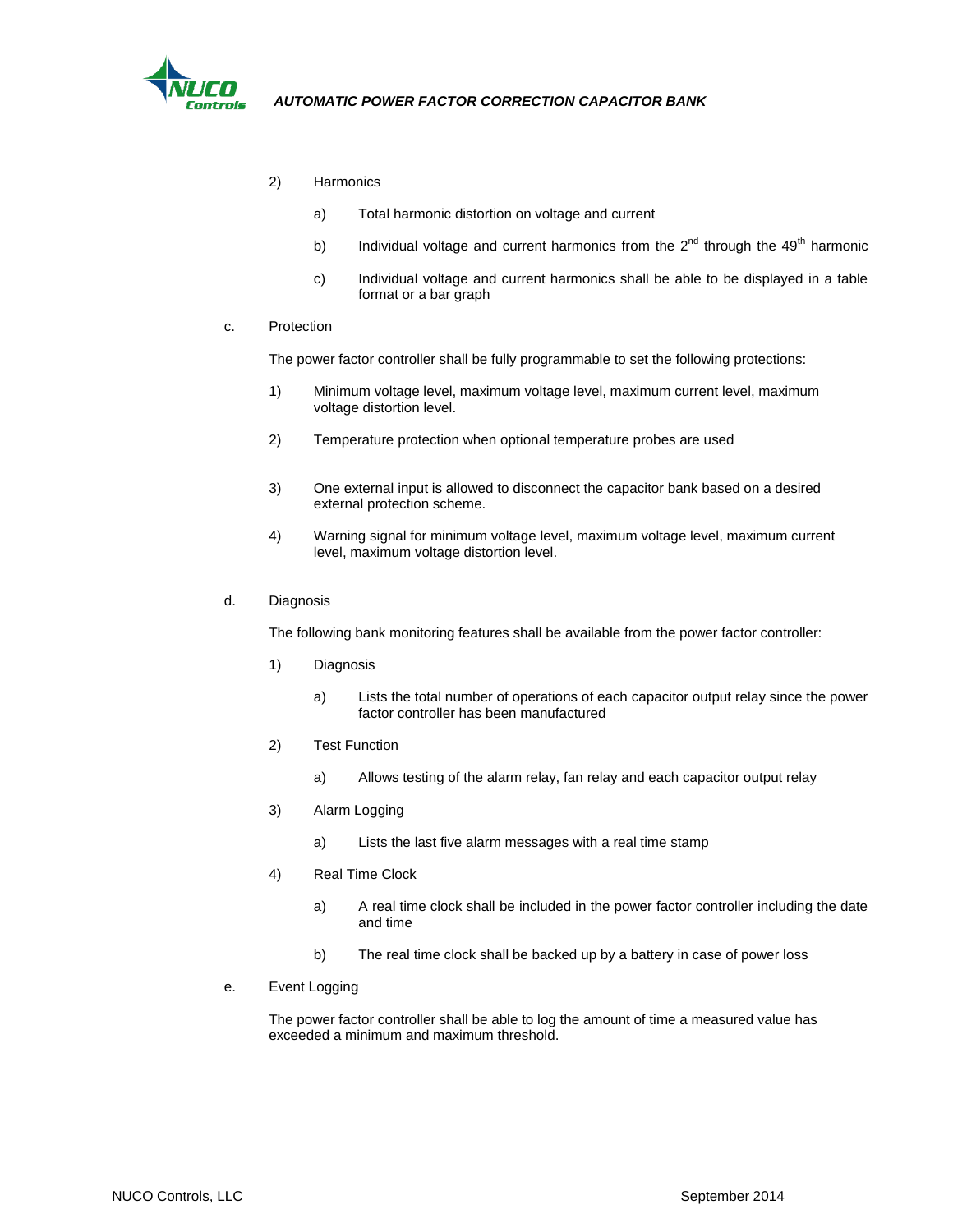

The following parameters may be set with a minimum and maximum threshold for the event log feature:

- a) Voltage, Current, and Frequency
- b) KW, KVAR, KVA
- c) Missing Reactive Power
- d) Voltage and Current Total Harmonic Distortion
- e) Temperature
- f. Communications

The power factor controller shall be able to communicate via MODBUS RS485 with an optional communication adapter.

- g. Technical Data
	- 1) The controller shall be capable of operating in a temperature range from -10 $^{\circ}$ C to 70 $^{\circ}$ C
	- 2) All programmable parameters shall be saved in non-volatile memory
	- 3) The controller shall be insensitive to harmonics during its operation
	- 4) The controller shall be capable of accepting either a 1A or 5A input from the current transformer
	- 5) The power factor controller output relays shall be rated 5A maximum
- 6. Incoming Power Connections

The incoming power connection options shall include main lug only or optionally a circuit breaker protection sized no less than 150% of assembly KVAR rating at rated voltage.

D. Busing

Provide sufficient cross sectional area to continuously carry full load current without abnormal temperature rise. Bus shall be rated a minimum of 1000A per square inch unless specific UL tests have been performed to ensure the heat rise at connections points are acceptable.

E. Enclosures

Enclosures shall be fabricated and listed to UL50 for UL types 1, 12, 3R, 4, or 4X.

- 1. The enclosing covers and door(s) shall be fabricated from not less than 14 gauge steel.
- 2. The enclosure shall be wall mounted and/or free-standing depending on KVAR rating.
- 3. Fans, ventilation, and/or thermostats shall be provided as required.
- 4. Enclosure shall be equipped with grounding lugs and removable lifting eyes (when necessary) to facilitate handling.